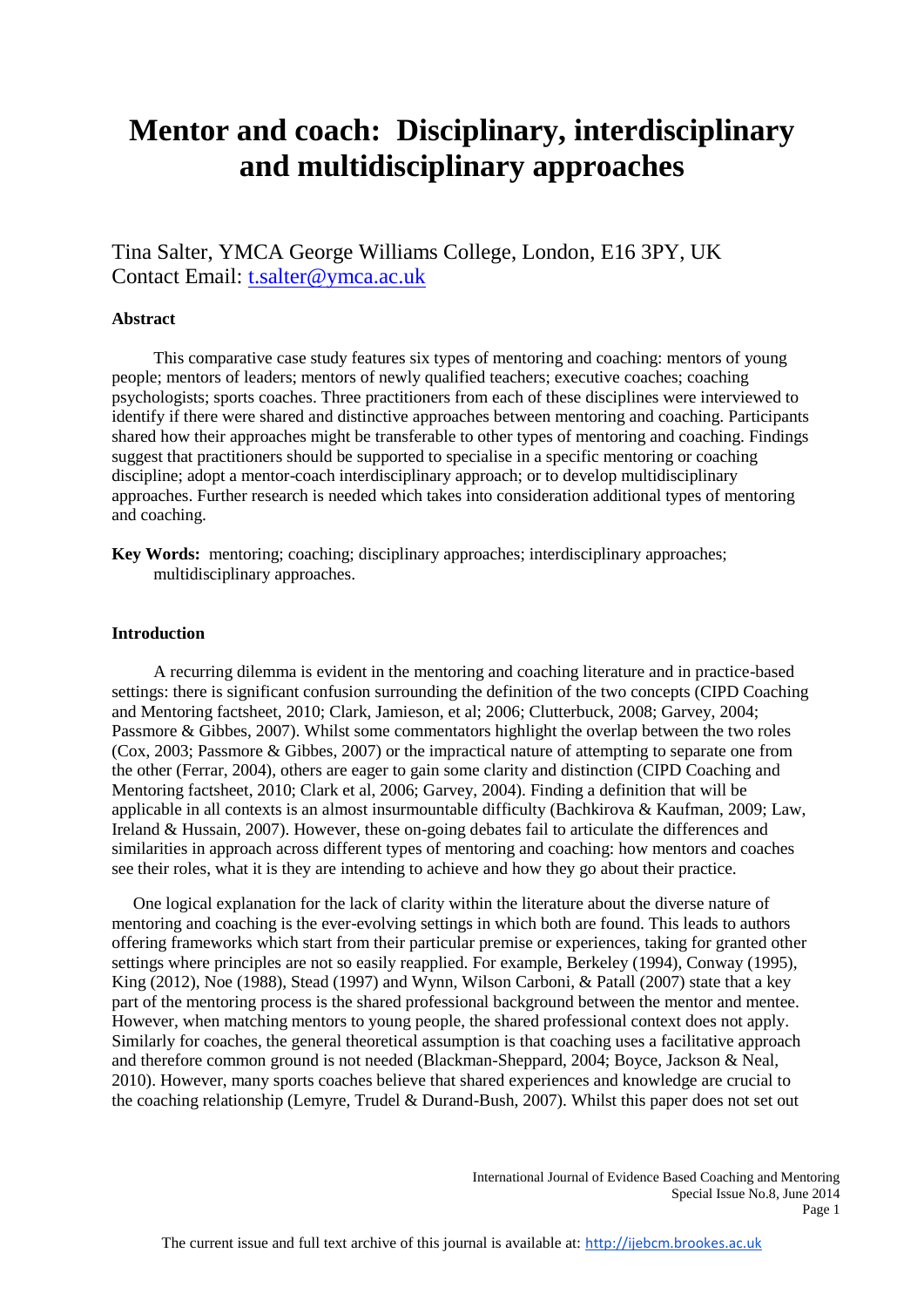to solve the on-going debate around definition, examination of issues associated with different types of mentoring and coaching practice will help to provide additional insights.

 Observing the current mentoring and coaching landscape, it is apparent that in some practice-based areas, mentoring might be more readily available than coaching, whilst in other areas coaching is the preferred intervention; and it is not altogether clear why this is the case. For example, mentoring is the preferred way of supporting newly qualified teachers; and coaching is the dominant intervention within sports. However, this is not to say that practitioners operating in a specific area do not draw on other approaches associated with different types of mentoring and coaching. This aspect will be discussed when reflecting on the experiences and understandings of the participants in the study.

Furthermore, it is not known if, and how, mentors and coaches adapt their approaches when working across a variety of settings. The potential for transferability of skills between different types of mentoring and/or coaching is also under-researched and not widely addressed in the literature. This paper also explores the experiences of practitioners working in a variety of mentor and/or coach settings and how they adapt their approaches according to the role that they are in.

#### **Explanation of key words**

 It is worth noting that several key words are used within this paper which requires a brief explanation of the intended meaning; namely, 'approach', 'discipline', 'interdisciplinary' and 'multidisciplinary'. An outline of the decisions made regarding the inclusion of these words and the rejection of others is offered.

'Approach' is admittedly a broad term to use when referring to mentor and coach practice. However, the rationale for this was to use a term which incorporates the philosophy of the practitioner as well as the kinds of activities they use within their mentoring or coaching discipline. Brockbank and McGill (2006) refer to approach as a way of explaining how practice can be variable depending on the purpose and processes used. This was deemed to be a good starting point when seeking to compare practice across a variety of settings. Whilst the term 'practice' would have sufficed, it would have not incorporated the motivational aspect of what the practitioner is hoping to achieve.

Prior to using 'disciplines' when referring to mentor and coach type, 'context' was considered based on authors such as Roberts (2000), Clutterbuck (2008) and Delaney (2012) who suggest that a broader understanding of the context is needed to understand the definition intended. Cox (2003) also refers to context by identifying how environmental, cultural and historical factors significantly influence the professional relationship. This is reinforced by Bozeman and Feeney (2007) who link these elements to boundary demarcations between contexts. Garvey (2004) also associates terminology to social contexts: "Words have different and sometimes quite subtle differences in different contexts" (Garvey, 2004:7). An exploration of the role of the practitioner in any given context seems to be of paramount importance (Ferrar, 2004). However, the term context is not sufficient when considering some types of mentoring and coaching which are not specifically wedded to a contextual setting. For example, coaching psychologists are set apart by a qualification and are viewed as a sub-discipline of psychology (Grant, 2006); therefore the professional context in which they operate could be one of many. Similarly mentors of leaders could work in the private or public sector, or indeed both; therefore the context is difficult to pin down and attribute to a particular label associated with mentoring. Ferrar (2004) points out that accommodating all contextual 'anomalies and variables' (p.58) would be impossible.

Due to the perceived limitations of the term 'context', the decision was made to describe mentor and coach types as 'disciplines', which acknowledges certain parameters to the role which may or may not be context-specific. The term discipline is not widely used within mentoring and coaching. Ives (2008) describes coaching as an emerging discipline which would imply that specialist coaching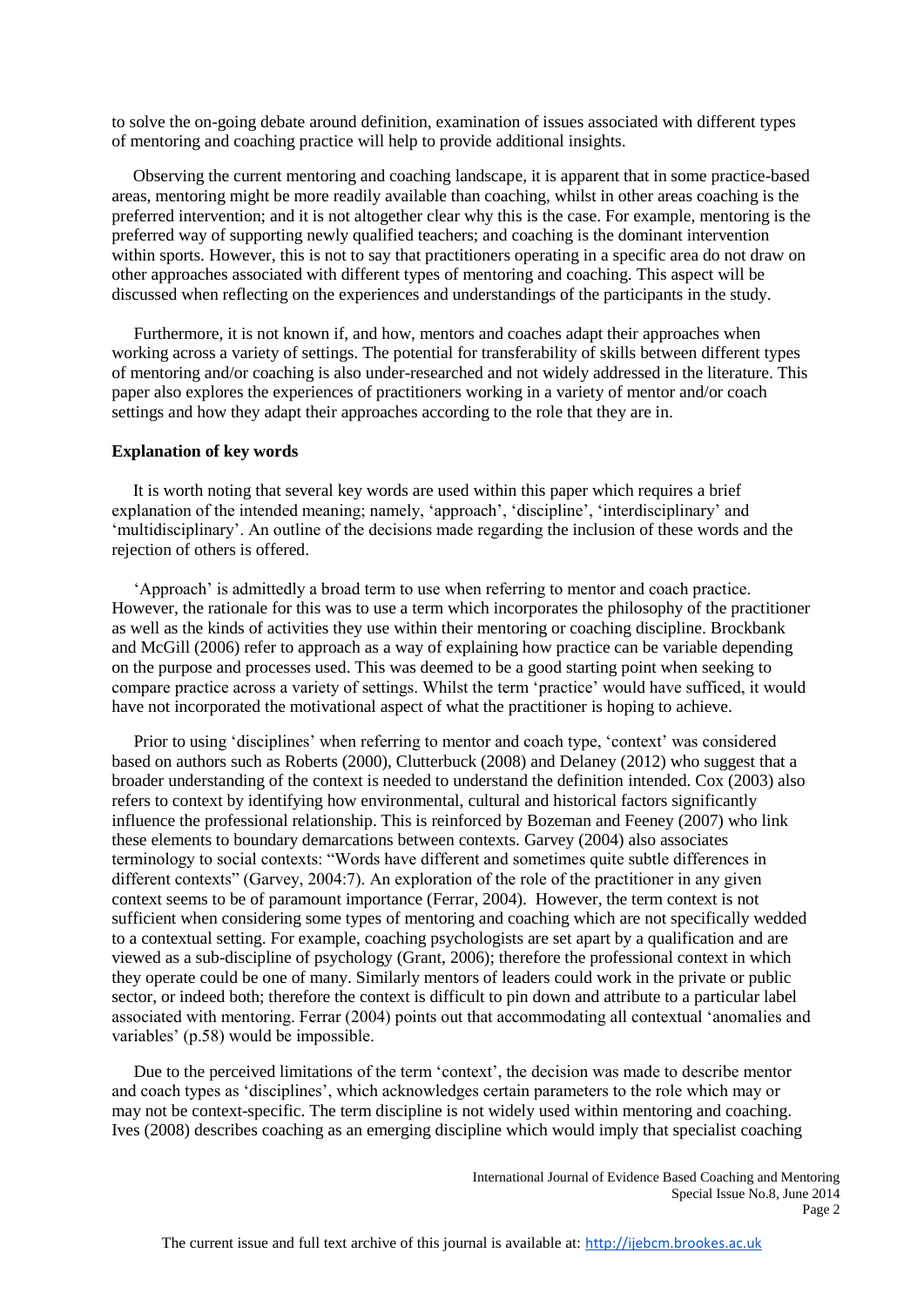types are sub-disciplines. Renton (2009) argues that the debates associated with trying to define coaching and mentoring result from the range of disciplines that have entered into the arena predominantly from business and psychology. Additionally, she describes how within the business sector, cross-discipline approaches began to emerge in the 1990's when coaching started to grow. I would argue that as the mentoring and coaching profession develops, viewing mentoring and coaching types as 'disciplines' might help appreciate aspects of practice which could be seen as specific to that particular depiction.

Building on the idea of understanding types of mentoring and coaching as 'disciplines', the term 'interdisciplinary approach' has been used in this paper to describe how mentors and coaches focus on working within one discipline, but may from time to time draw on a range of approaches outside of their main setting as and when the need arises. Whereas a 'multidisciplinary approach' is used to describe practitioners who are able to proficiently operate in more than one mentor and/or coach discipline. They would therefore consider themselves to have a greater capacity of skills and knowledge, but are able to adapt their approach based on the discipline they are working in at the time. Viewing the field through the lens of disciplinary, interdisciplinary and multidisciplinary approaches might offer greater understanding and a more accurate depiction of what is taking place.

## **Mentor and coach disciplines featured in this study**

 For the purposes of this study, six mentoring and coaching disciplines were chosen which represent three types of mentors and three types of coaches: mentors of young people; mentors of leaders; mentors of newly qualified teachers (NQTs); executive coaches; coaching psychologists; and sports coaches. A set of criteria was established in order to help identify appropriate disciplines:

- Areas of mentoring and coaching practice which have been established for a significant period of time
- Areas of mentoring and coaching practice where existing research can be found
- Areas of mentoring and coaching practice which provide practitioners with the opportunity to either work full-time as a mentor or coach, or volunteer as a specialist mentor or coach

The six chosen disciplines all fitted these criteria and also helped provide opportunities for comparison, such as similar clientele or a contrasting focus of work.

This paper first outlines the methodological approach used for the research. Secondly it provides an overview of the approaches adopted by practitioners from with the six chosen disciplines, before exploring how mentors and coaches might utilise their skills in an 'interdisciplinary' way.

# **Methodology**

 A comparative case study approach was adopted using a range of practitioners from the six selected mentoring and coaching disciplines. Eighteen participants were interviewed, of which three represented each discipline. As a qualitative study, it was felt more important to involve experienced practitioners through in-depth semi-structured interviews rather than adopt approaches which access greater numbers of participants without the depth of discussion and reflection. Participants were approached using purposive sampling as this study benefited from drawing on experienced mentor and coach practitioners (Tongco, 2007). Each participant or 'case study' worked in different locations from the others representative of the same discipline, to allow for potential diversity of practice within each professional area. The interviews provided participants with the opportunity to articulate their own approach, so that this could be compared alongside others. They were also asked to identify what might make their particular discipline different to other mentoring or coaching disciplines; and this generated a range of first-hand experiences or observations about other mentor or coach approaches. The same questions were used as a guideline for each interview; however there was also some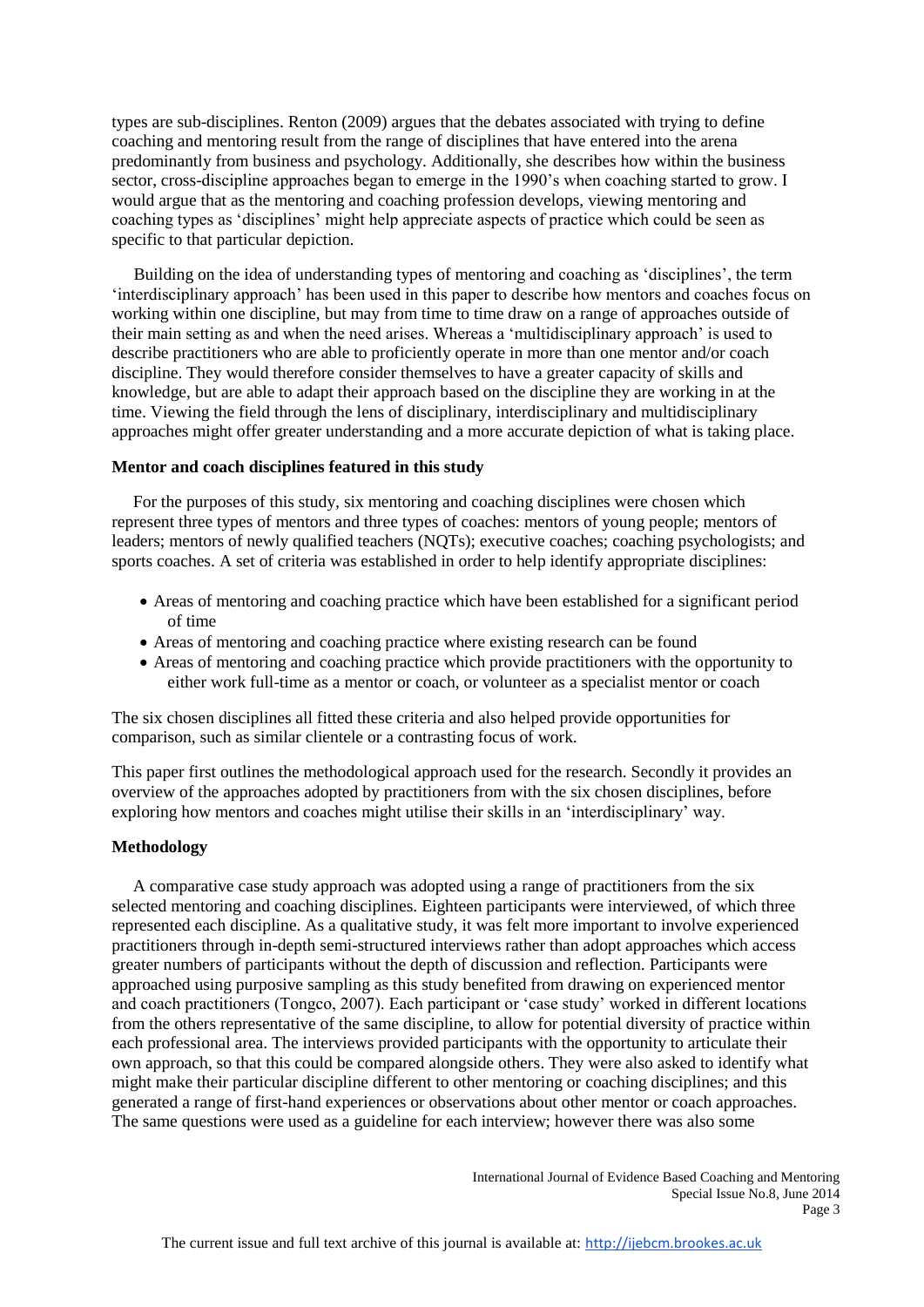flexibility to allow for supplementary questions or discussions for further clarification. Case studies allow for the "generation of multiple perspectives" (Gray, 2009:169) and this was deemed necessary in order to gain some insight into the approaches of mentors and coaches in different disciplines.

 A social constructivist paradigm was adopted in order to appreciate each participant's world by using interviews as a way of exploring their mentoring or coaching experiences (Easterby-Smith, Thorpe & Jackson, 2008). Saunders, Lewis and Thornhill (2009) explain how social constructivism uses the idea of social actors as a way of understanding human interaction. This might go some way to describing how mentors and coaches enact their role, through interpretation and adaptation according to the meaning they place on it. By applying this approach I have sought to find ways of deconstructing and understanding these acted out roles. St George and Robinson (2011) also suggest that this paradigm is closely aligned with mentoring:

*Mentoring is grounded in social constructivism – the idea that individuals make meaning of knowledge within a social context and as a result of interactions with others (St George & Robinson, 2011:28).*

 In order to analyse the interview data effectively a thematic approach was used as a way of identifying shared and distinctive mentoring and coaching practices. Thematic analysis is defined by Braun and Clarke (2006:6) as 'a method for identifying, analysing, and reporting patterns (themes) within data'. It can be applied within any theoretical framework; however the social constructivist perspective places an emphasis on the way in which the data is viewed. Judgement is required of the researcher in determining what counts as a theme, as this might be determined by the number of times this is reported; but equally a less prominent finding might warrant some time and attention because it 'captures something important in relation to the overall research question' (Braun & Clarke, 2006:82). In this instance, themes were selected that helped identify how mentors and coaches approach their role, and the reasons for these. It soon became apparent that some specialist skills or knowledge were evident in each discipline. However, a number of shared approaches were found when comparisons were made across two or more disciplines. The distinctive elements are discussed below under the heading 'specialist disciplinary approaches'; followed by an exploration of themes found across disciplines in the section entitled 'shared approaches'.

## **Specialist disciplinary approaches**

 Findings suggest that within each mentoring and coaching discipline, some distinctive features can be found which point towards elements of specialist knowledge or skills. An overview of the key findings from within each discipline is presented below.

# *Mentors of Young People*

 Some themes emerged which highlighted similar approaches amongst the three mentors who work with young people. This suggests that: in order to engage with young people, personal characteristics combined with an ability to connect with teenagers were needed, culminating in a relational approach. In addition, the mentors believed that any change or outcomes in the mentee would result from establishing a good relationship. Outcomes were considered to be inevitable but the mentor should allow these to happen, rather than steer the mentee towards change. However, the main aspect which differentiated mentors of young people from mentors working in the other two disciplines was the need to fully understand child protection procedures if a mentee were to disclose any sensitive information.

In order to engage with young people, personal attributes were needed which enabled mentors to effectively establish a good working relationship with the mentee:

*They need to be approachable, they need to be able to have a decent conversation with the kids, they need to have some sort of rapport with the young people (Mentor of Young People).*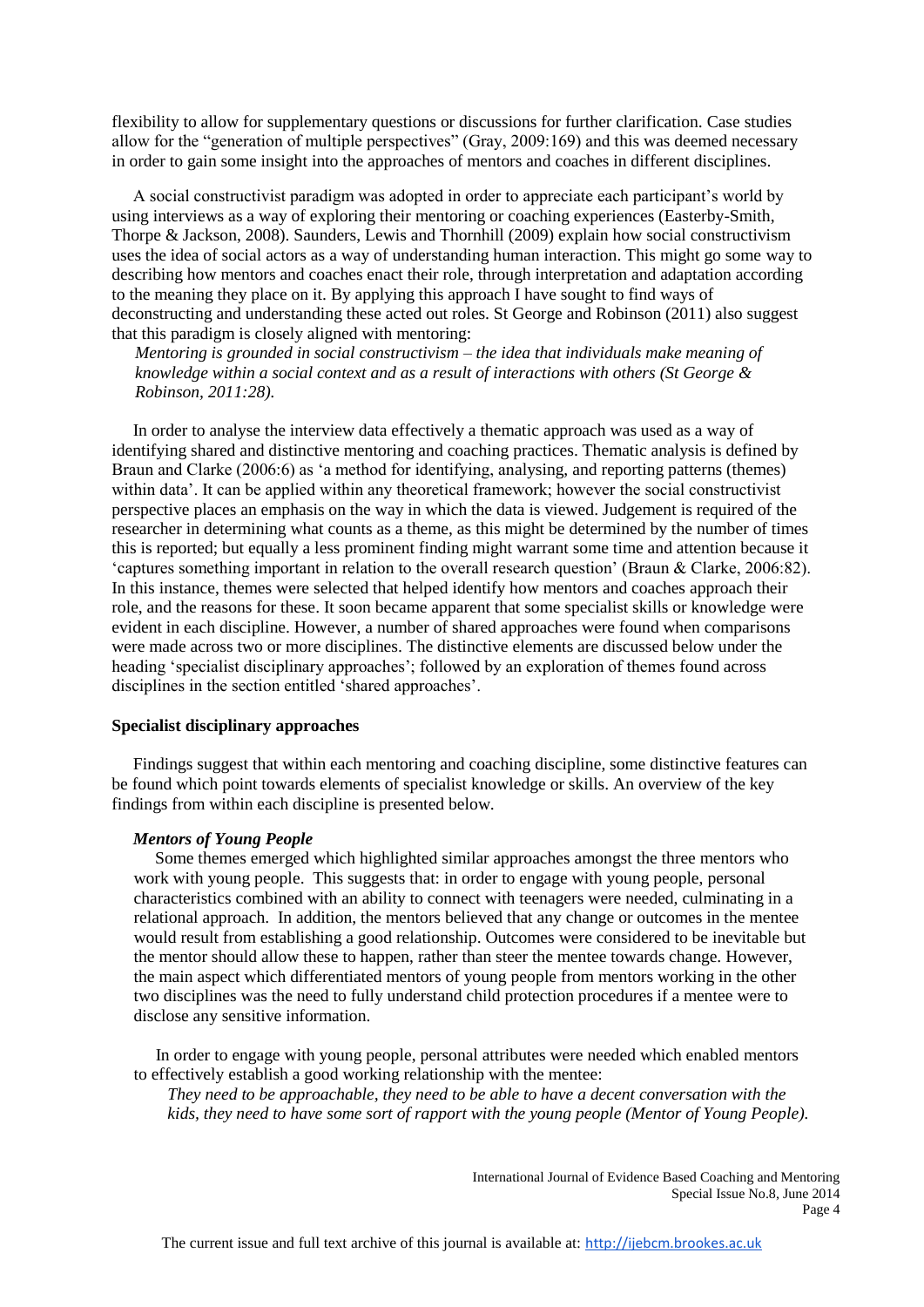The mentors believed that once the relationship had been established, any outcomes would organically flow from this; therefore it was important that the mentor did not put pressure on the young person to change, but allow them to take a lead on this:

*The objective is the relationship and the product of the relationship is growth, maturity hopefully, greater ability to contain emotions, greater ability to empathise with people (Mentor of Young People).*

 Understanding what to do if a young person disclosed a child protection issue to their mentor, was seen as a specialist aspect of this discipline:

*With child protection and safeguarding there are limits to what can be kept back (Mentor of Young People).*

Mentors working with young people place a strong emphasis on the relationship itself (Philip, 2008) and the ability to build trust and rapport (King, 2012). Philip (2008) suggests that one of the outcomes of a positive mentoring relationship is equipping the mentee with the tools to replicate good relationships elsewhere. The relational boundaries can sometimes become blurred; particularly when young people referred for mentoring are often vulnerable and could therefore become dependent upon the mentor if the relationship was not maintained in a professional manner. Mentors need to ensure that they make the parameters of the relationship clear (Jamieson, 2008) and can competently adhere to child protection procedures (Alexander, 2000) should a safeguarding issue become apparent during a mentoring session.

#### *Mentors of Leaders*

 Participating mentors of leaders all shared the same starting point: that their position and experience in their particular profession was a prerequisite for the mentee wanting to work with them. Despite working in different sectors, the data highlighted some common features of leadership mentoring: mentor selection was usually based on their seniority and experience in their particular profession; whilst their expertise was significant, interpersonal skills were also recognised as important; career progression was often a focal point of the mentoring.

The mentors described how their mentees would have aspirations to progress within the same profession as their mentor:

*The mentor typically comes from within the same profession or… they have professional insight into areas that you want to go into (Mentor of Leaders).*

Whilst having that expertise was important, mentors recognised how interpersonal skills also played an important part – particularly in terms of offering psychosocial support:

*It is about development of a lot of rapport and trust, it is about asking a lot of questions, it is about listening and probing, and wherever possible, getting the person mentored to come up with their own answers (Mentor of Leaders).*

 The participants also identified career progression as a focal point of the mentoring. *The purpose of the mentoring is to help them plan and manage their careers and help them find their way through a large organisation (Mentor of Leaders).*

Much of the literature on mentoring leaders separates out career and psychosocial functions of the mentor (Allen, Eby, et al. 2004; Ehrich, 2008; Fowler, Gudmundsson & O'Gorman, 2007). However, for mentors to be proficient, it is important that they possess skills in both areas. This was particularly evident when mentees were at a transitional point in their career, looking to develop in areas of new responsibility (Allen et al, 2004) and in need of encouragement to help them grown in confidence (Shenkman, 2010). However, participants recognised that a mentor's position didn't automatically mean that they would have the interpersonal skills needed to mentor.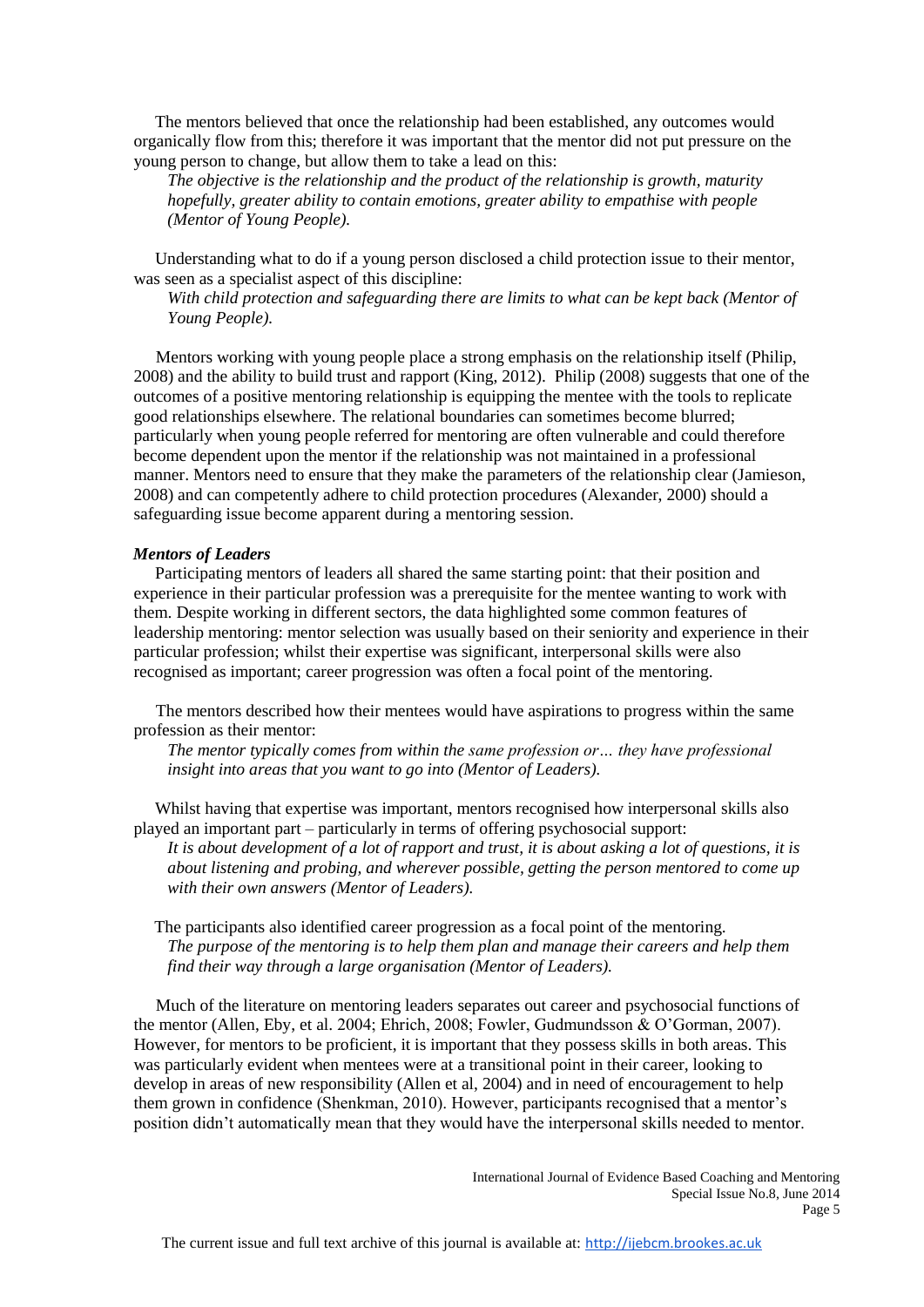One element which stood out in this discipline was the potential for sponsorship, where mentors operated internally and were matched with mentees showing signs of leadership potential (Ehrich, 1994).

#### *Mentors of Newly Qualified Teachers*

Mentors of NQTs discussed how a shared passion for teaching motivated them to want to help support those entering the profession. Because of this, they viewed themselves as role models, helping set an example of quality teaching to their mentees. They also felt it was important to help NQTs identify any weak aspects of their teaching and use the mentoring to help support them to develop in these areas.

The shared desire between the mentor and mentee to work in education impacts upon the relationship and approaches used as well as the skills needed by the mentor to successfully support a trainee entering into the teaching profession:

*The mentor is someone who is more experienced… and is therefore actually not only just kind of helping that person to come to recognise what the areas of weaknesses are and explore the possible solutions to development issues; but the mentor would actually be able to suggest ways of improving in a very targeted way (Mentor of NQTs).*

 Mentors often saw themselves as role models to the mentees, helping set an example of quality teaching based on their expertise within the profession:

*In mentoring, if I then felt they didn't really have the knowledge or expertise or skills, I would then train them in that (Mentor of NQTs).*

 They also believed that it was important to work developmentally with the mentee, helping them reflect on their strengths and weaknesses and find strategies for improvement in areas that they were struggling in:

*It's to get them to reflect on their – you know it may be their lesson observations – on the progress they are making to perhaps see the bigger picture (Mentor of NQTs).*

The literature suggests that mentors of NQTs adopt similar approaches to mentors of leaders, because both are usually part of the senior management team. Mentors of NQTs often have a lot of credibility and authority and are therefore considered to possess a significant amount of expertise and knowledge (Ligardu, 2012). However, like mentors of leaders, their position is not a prerequisite for possessing empathy and good interpersonal skills (Aladejana, Aladejana & Ehindero, 2006) which are crucial to the success of mentoring; particularly as they are supporting teachers at the start of their career. Therefore psychosocial and career functions are also important features found within this mentoring discipline (Aladejana et al, 2006; Delaney, 2012; Kwan & Lopez-Real, 2005; Ligadu, 2012; St George & Robinson, 2011; Wynn et al, 2007).

#### *Executive Coaches*

 Executive coaches work across a variety of sectors, but are united by the focus on clientele: usually senior managers and chief executives. Therefore participant executive coaches agreed that their role often served both the coachee and their organisation. Despite this, their priority was to work with the coachee and therefore they needed to be able to build up an effective working relationship in usually a short space of time. This depended upon possessing good interpersonal skills in order to facilitate meaningful conversations.

A common feature of this coaching type is the ability to balance the needs of the coachee alongside the organisational expectations, whilst maintaining confidentiality: *Occasionally, especially in organisations where there is a mistrustful atmosphere, they might* 

*give you little snippets of information to see if they come back (Executive Coach).*

International Journal of Evidence Based Coaching and Mentoring Special Issue No.8, June 2014 Page 6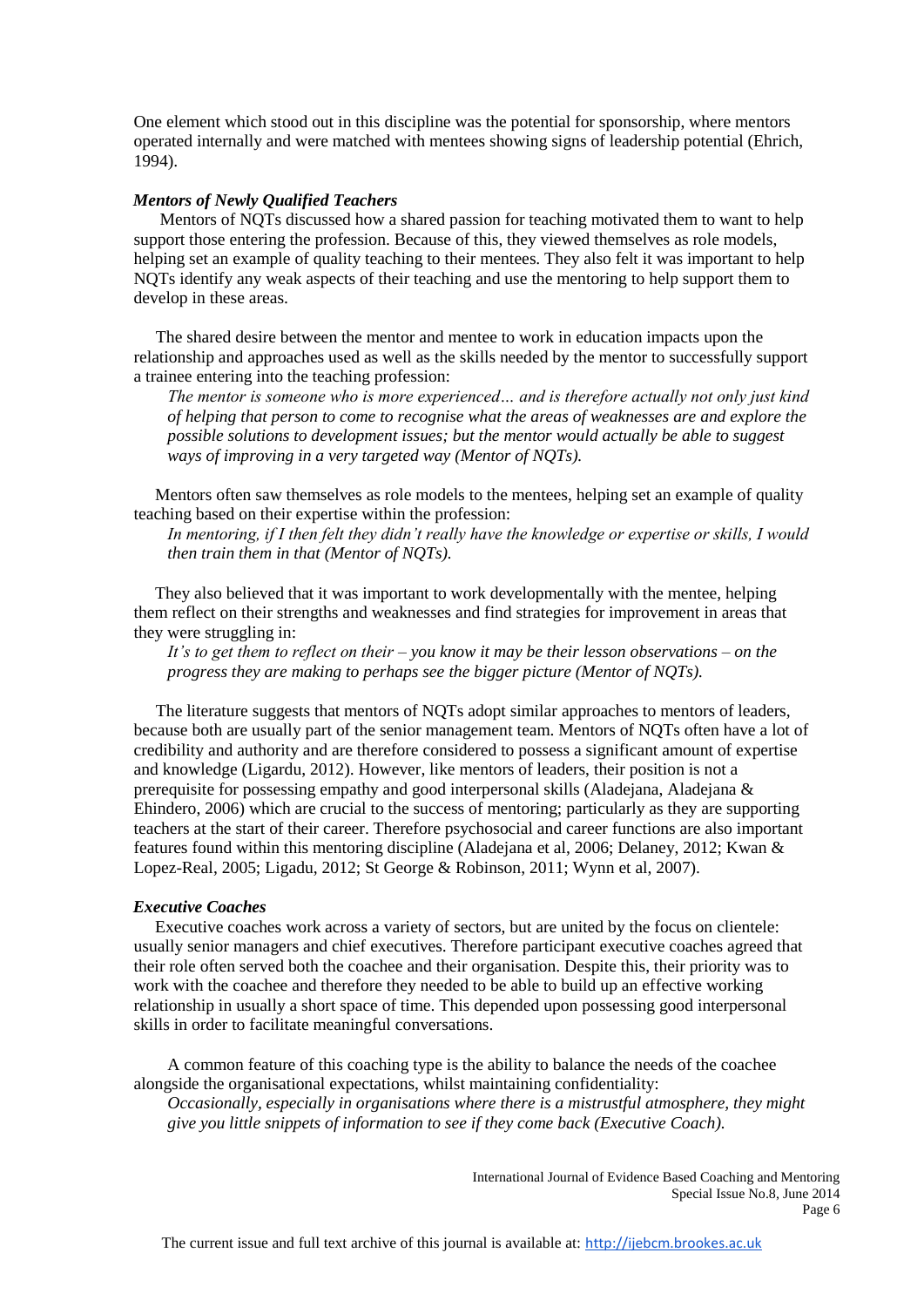They all placed a high value on the need to build up the relationship and use this connection to help steer the coaching:

*If the person trusts you, you can start to work. And I think you develop trust first of all by displaying the behaviours that you say you will do (Executive Coach).*

 Possessing good interpersonal skills was therefore identified as crucial to the development of the relationship through the ability to converse at a deeper level:

*The conversation is the crucible of everything, and that works a lot of the time (Executive Coach).*

Executive coaches are often able to quickly establish trust and rapport (Augustijnen, Schnitzer and Van Esbroek, 2011; Dagley, 2010) by possessing a high level of self-awareness (Augustijnen et al, 2011) and ensuring that the coachee is fully understood (Boyce et al, 2010). These enable the coach to build up the relationship; although it is important that coaches are able to maintain confidentiality otherwise any trust could be lost. When referring to specific coaching tools, the participants were much more selective as they felt that, over time, these had been replaced by the use of dialogue. De Haan, Bertie, Day and Sills (2010) suggest that executive coaches will often use tools or models in their practice. However, Dagley (2010) refers to good coaches being able to facilitate deeper levels of conversation.

#### *Coaching Psychologists*

 The three participants were all qualified psychologists and at one time or another had decided to specialise in coaching. They all articulated how their psychology training in particular has had an impact on their coaching approach. They cited a high level of self-awareness of themselves and the coachee and the dynamics between them as important elements of the coaching. They also focused on understanding the clients' internal and external makeup.

A variety of assessment tools, models, frameworks and underpinning theories associated with psychology informed their practice:

*I would like to think that the way that I use [psychometrics] as a coaching psychologist is sort of integrating them into the background of the theory behind the instruments, and I could use them at a slightly deeper level (Coaching Psychologist).*

 They all placed value on possessing a high level of self-awareness which enabled them to understand their own reactions to the coachee and draw on these whilst coaching:

*You need to have a high level of self-awareness. You need to understand yourself because the only tool you are using when you are coaching is yourself (Coaching Psychologist).*

 They placed an emphasis on the need to build up a relationship with the coachee, and in particular, explore the clients' specific needs and then tailor input accordingly:

*The conversation is very much tailored to their needs. But very often in response to that we will be sketching out another model (Coaching Psychologist).*

Within the literature, there is an expectation that coaching psychologists, having undergone a significant amount of training and supervision which encourages them to increase their own selfknowledge, will be aware of the influences that they have on the coaching dynamic. Marsden, Humphrey, Stopford and Houlder (2010) describe this in terms of the coach's presence. The coach should have awareness of factors other than simply what is being presented verbally by the coachee; although this is not to say that other types of coaches or mentors are not able to do this proficiently. The main difference though is the underpinning psychology theories that the coach has an understanding of which will be drawn upon as guiding principles.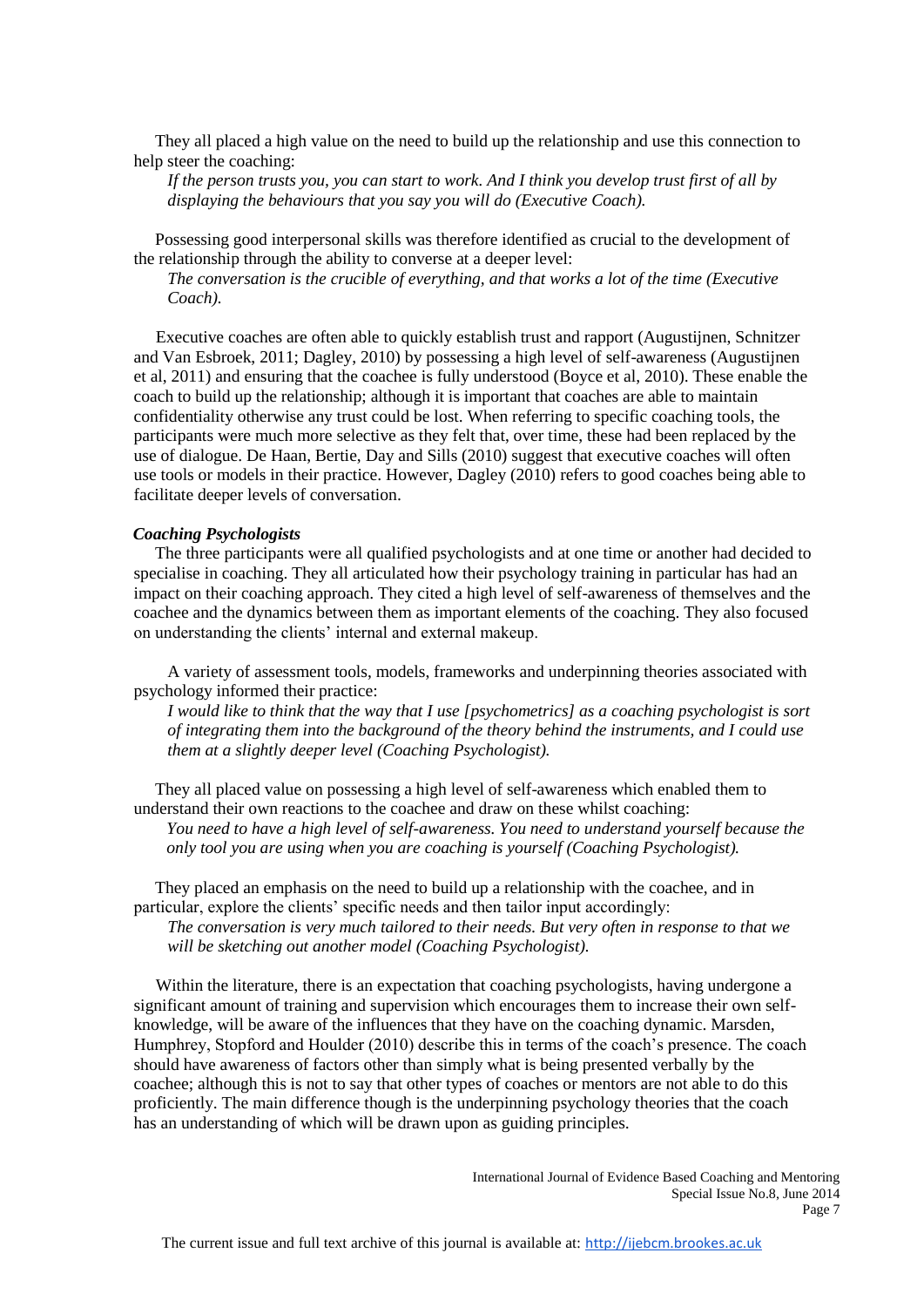#### *Sports Coaches*

 The three sports coaches interviewed work in different sports: athletics, tennis and football. They each reflected on the approaches they use when working with athletes, and identified goalsetting, rapport with the athlete and the use of technological tools as ways of working effectively with athletes.

Goal-setting was viewed as key, particularly in relation to helping the athlete develop their skills in order to improve their performance:

*You can set a goal for 8 years hence and in that moment you know that is when you will be judged as to whether or not your coaching, the process, the activity of the athlete, the decisions – you will know at that moment what has all worked (Sports Coach).*

 They also recognised the need to relate well to the athletes, in order to effectively use the sporting element as a way of supporting the athlete in more holistic ways:

*You have two functions… One is that you develop them for sport. But two, you develop them through sport for a better life (Sports Coach).*

 The coaches also referred to technological developments which can be useful in helping them correct the athlete's technique, or understand ways in which they can prevent injury:

*With my goal-keeping coaching you have to understand the role of the player in that position. And for me, to look at the technical, tactical, psychological, biomechanical and social side of the development of the individual and within a team (Sports Coach).*

Sports coaches need to have a good understanding of the sport in which they work, and their own athletic ability becomes more relevant when working as a professional coach (Gilbert, Côté & Mallett, 2006; Nash, Sproule & Horton, 2008; Rodgers, Reade & Hall, 2007). Just as coaching psychologists draw on psychotherapeutic models, sports coaches are also able to access knowledge and approaches that address physiological and psychological needs (Trzaskoma-Bicserdy, Bognar, Revesz & Geczi, 2007). Meyers (2006) found that instead of coaches simply relying on athletic experiences or knowledge, they can also tap into biomechanical analysis techniques which help assess performance and responses to injury and trauma. This information is useful in training sessions when trying to preempt or change physiological and psychological behaviour patterns.

 By exploring practice within each discipline, it is notable how the boundary demarcations are blurred. Some themes are apparent in all disciplines, such as the importance of mentors and coaches developing their interpersonal skills; and using particular approaches to work towards change. In addition, some aspects of the participants' approach are tailor-made to the needs of the client, therefore requiring either specialist knowledge or particular approaches. Table 1 below summarises the key themes found within each discipline, providing an overview of how participants approach their work.

Table 1 helps identify some of the 'unique selling points' of each mentoring and coaching discipline. For example, mentors of young people will need to understand their organisation's safeguarding and child protection policies. This might not be relevant in other disciplines, unless a sports coach is working with teenage athletes. The table also demonstrates the complexities in defining mentoring and coaching, as several elements are found in more than one discipline, such as mentors of leaders, mentors of NQTs, executive coaches and coaching psychologists all needing to appreciate and understand organisational culture. Whilst there are overlaps in approach, these are not simply separated out as all mentoring types versus all coaches. This next section explores where shared approaches might currently exist in general terms, regardless of the specific discipline.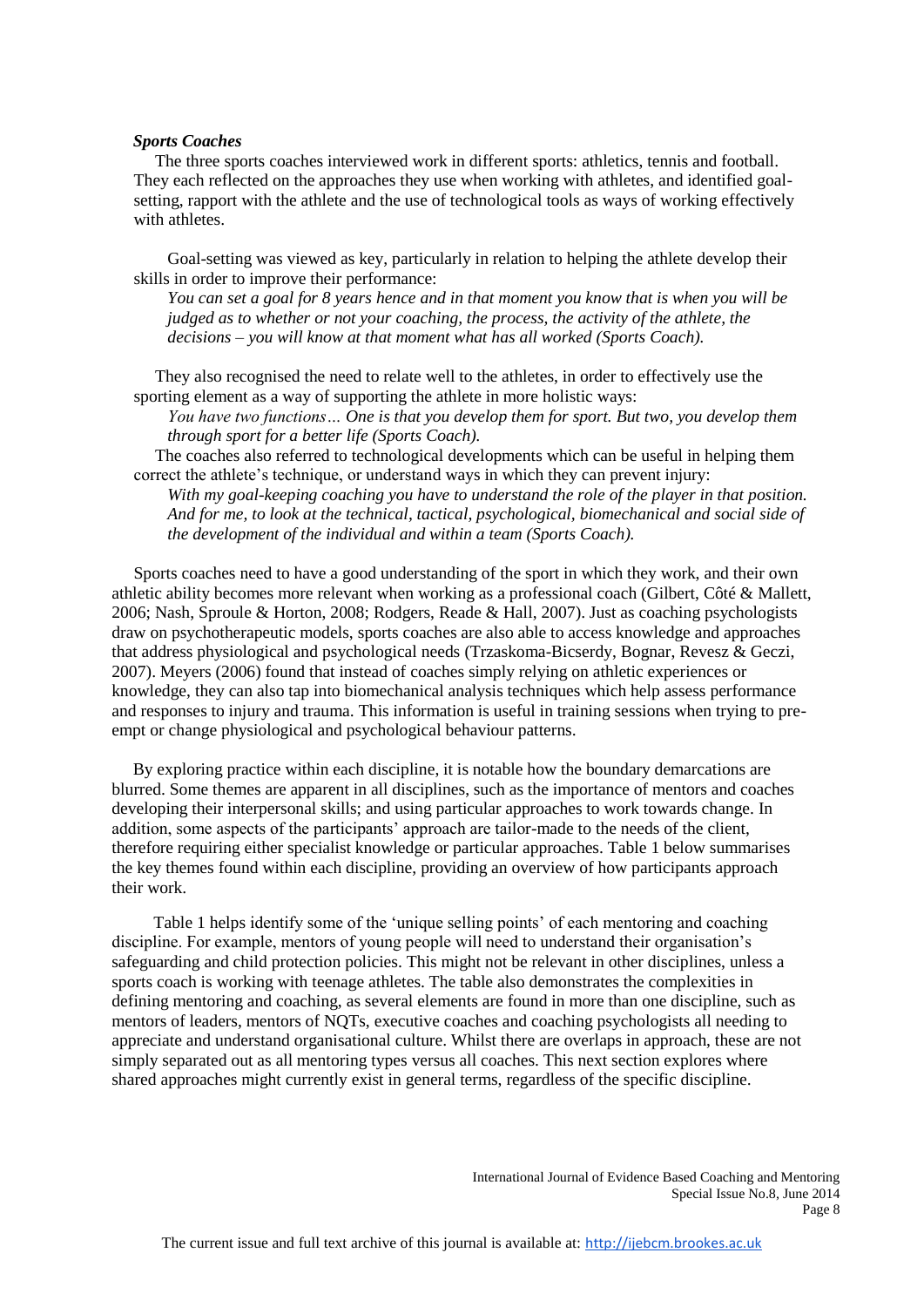| Mentors of Young<br>People                              | Understand the needs of young people<br>Normally adopt a non-directive approach<br>Do not usually need to have any specialist knowledge<br>Understand safeguarding, child protection and boundary-setting<br>Normally work with the mentee long-term     |
|---------------------------------------------------------|----------------------------------------------------------------------------------------------------------------------------------------------------------------------------------------------------------------------------------------------------------|
| <b>Mentors of Leaders</b>                               | Understand the needs of leaders and senior managers<br>Normally adopt a directive approach when focusing on skills<br>Require specialist sector and leadership knowledge<br>Understand organisational culture<br>Normally work with the mentee long-term |
| <b>Mentors of Newly</b><br>Qualified<br><b>Teachers</b> | Understand the needs of teachers<br>Normally adopt a directive approach<br>Require specialist teaching knowledge<br>Understand school culture<br>Normally work with the mentee long-term                                                                 |
| <b>Executive Coaches</b>                                | Understand the needs of executives<br>Normally adopt a non-directive approach<br>Do not normally require specialist knowledge about coachees' skill-set<br>Understand aspects of organisational culture<br>Normally work with coachee short-term         |
| Coaching Psychologists                                  | Understand the internal needs of people<br>Normally adopt a non-directive approach<br>Are training in psychology<br>Normally understand aspects of organisational culture<br>Normally work with coachee short-term                                       |
| <b>Sports Coaches</b>                                   | Understand the physical needs of people<br>Normally adopt an instructional approach<br>Require training in sports coaching<br>Understand technicalities of sport<br>Normally work with coachee long-term                                                 |

**Table 1: Summary of practitioner approaches within six disciplines**

# **Shared approaches across all disciplines**

**COL** 

 Whilst some distinctive elements were found (as outlined in Table 1), participants also acknowledged areas of commonality regardless of the discipline or type of work. Some participants felt that the overall purpose was the same even where mentor and coach approaches might differ, as two coaches pointed out:

*A mentor or a coach could theoretically be looking to get to the same outcomes (Executive Coach).*

*Coaches and mentors are in a one-to-one professional area which is helping other people based on a philosophy of the individual can grow themselves if you can work with them correctly (Coaching Psychologist).*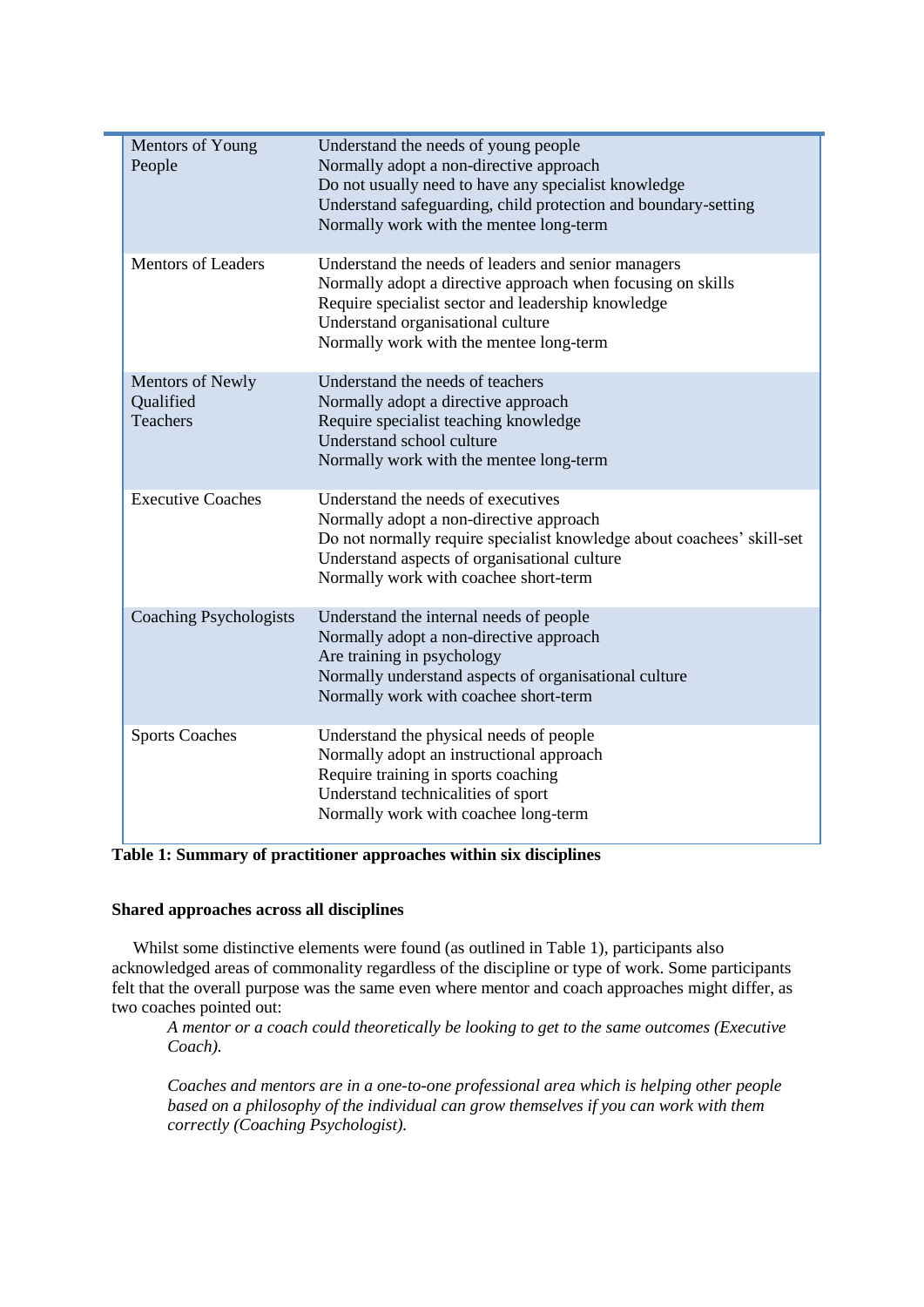One mentor also identified similarities in terms of approach and purpose:

*Mentoring and coaching both provide… learning and growth; cater to individual needs… process real life issues and problems and decisions; they both facilitate access to information and choices of actions and they both support the achievement of positive outcomes (Mentor of Leaders).*

 Change was also regarded as something which links mentors and coaches: *What they are trying to do is create effective change in people (Sports Coach).*

 These views highlight some shared beliefs about what can be achieved through mentoring and coaching. Clutterbuck (2008) echoes these discussions by highlighting areas in which mentoring and coaching overlap, including how both look to work with the mentee or coachee's chosen goals in order to bring about change.

 The main element which was similar, regardless of role or context, was the need for mentors and coaches to be able to relate and connect well to other people:

*A lot of it is about the relationship and the rapport, it is about the combination of having an organised, well thought through approach… A lot of intuition and empathy and people awareness… That would be common whether you are mentoring… or you are coaching (Coaching Psychologist).*

 Questioning and listening were particularly referred to as key skills that mentors and coaches regularly use.

*There is a lot that is similar, because the skills are the same, aren't they? The questioning and the listening and the probing and the tools that you might use, they are all similar (Executive Coach).*

## **Mentor-coach interdisciplinary approaches**

This section explores participants' views about mentors adopting coach approaches from time to time based on the need being presented by the mentee; and similarly coaches utilising approaches traditionally associated with mentoring. This will be followed by a discussion about mentors and coaches operating in a multidisciplinary way when working across a range of mentoring and coaching disciplines.

## **Using mentor-coach approaches interchangeably**

Given that aspects of the mentor and coach approaches used can be similar, participants were asked about the potential of mentors adopting coach approaches, or vice versa. Some coaches and mentors agreed that practitioners could and should use mentoring and coaching approaches interchangeably where appropriate.

 A range of themes were touched upon by participants, reflecting ways in which mentors dip into coaching, and coaches make use of mentoring approaches from time to time. The place of practitioner self-disclosure was highlighted by an executive coach, who said that she would in certain situations find it helpful to share her own personal experiences; something she considered to be more akin to mentoring:

*If they see that it is appropriate to use an approach which is more like mentoring, or sharing of experiences, then a good coach will do that appropriately (Executive Coach).*

 One participant coaching psychologist oversees a maternity coaching programme where the coaches are all mothers; so this common shared experience can provide a useful starting point in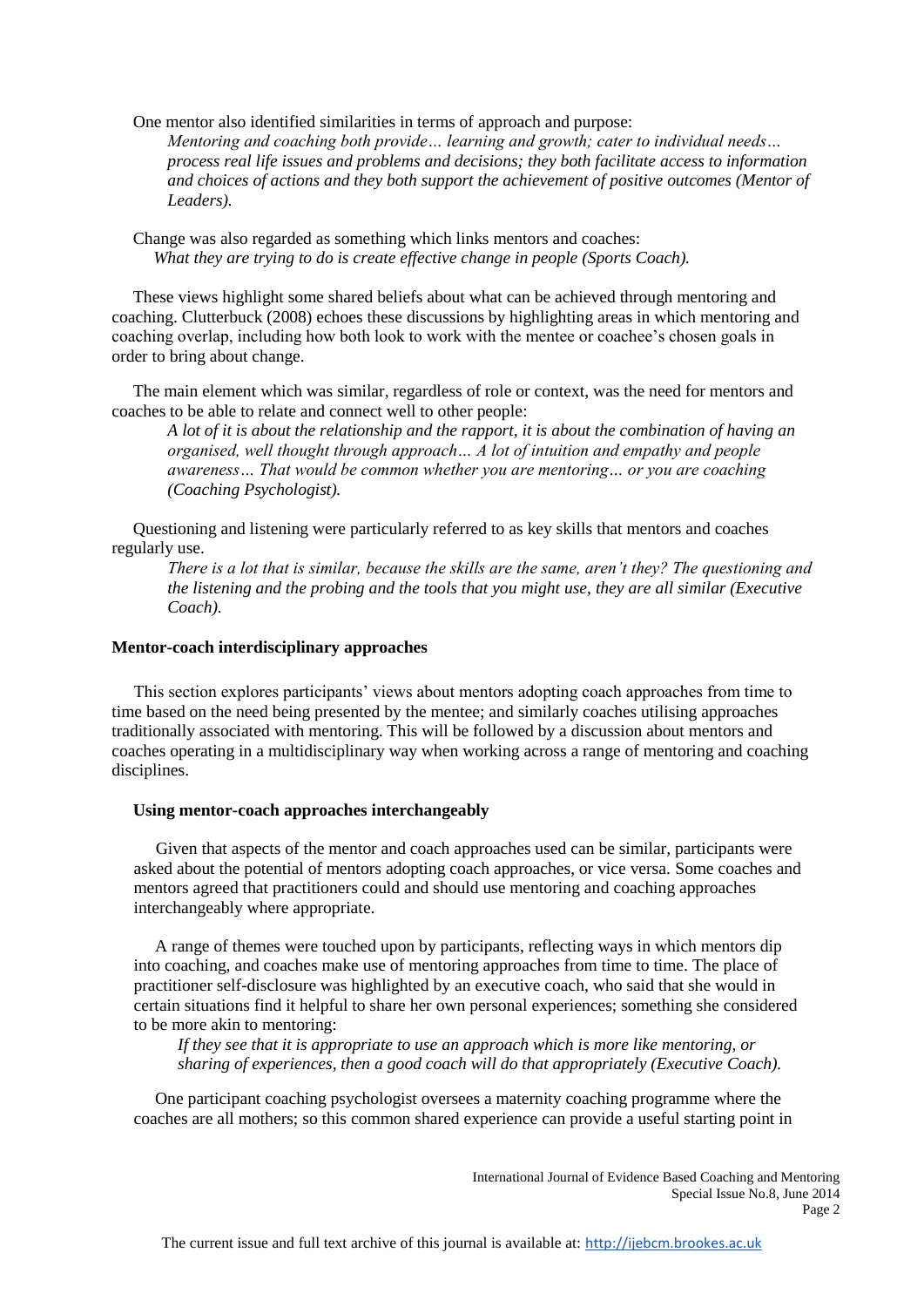the coaching, where it is appropriate for coaches to refer to their previous experiences of going on maternity leave and then returning back to work:

*There is a strong element of mentoring in maternity coaching, because you are supporting people through a transition. The coaches have all – they are all mothers because that is great for the credibility. So there is an element of knowing where the other person is going to; there is a certain element of having to make sure we are not making assumptions and trying to create that person in our own image, which I think is a danger in mentoring (Coaching Psychologist).*

 As well as coaches adopting mentor approaches, there were times when mentors cited coaching techniques as helpful. One mentor of leaders explained how mentors might move into coaching when a mentee wants to change aspects of their behaviour:

*As a mentor, if somebody has a particular behaviour or performance issue… inevitably the mentor shades a little into coaching, in terms of helping them to consider how they plan the change in their behaviour (Mentor of Leaders).*

 One way in which practitioners can develop their skills further is to have an understanding of how mentor and coach approaches might differ, but to use them in an integrated and informed way. This then broadens the scope of the mentor-coach and allows them to operate at a level which meets a diverse range of needs. A mentor of leaders described how practitioners might flit between mentor and coach approaches within the same session, because the client's needs are driving a best-fit approach:

*You can become too purist… in mentoring you do this and in coaching you do that. When they are in a room and they are having a one-to-one discussion with somebody, they are not thinking that, oh I am straying into coaching or am I, you know, so they will just go where the need is (Mentor of Leaders).*

 A mentor of NQTs saw the value in practitioners being fully trained as both mentors and coaches, and then using them interchangeably in sessions so that the most appropriate intervention could be matched to client need:

*I guess the conclusion that I have come to is, you have the different skills in your toolkit, and you bring out different ones as and when it is appropriate (Mentor of NQTs).*

 This same mentor of NQTs currently uses mentoring and coaching approaches interchangeably but she sees the coach approach as the one to aim for:

*I would always start with coaching, and if they are able to identify for themselves what the*  issues are, and if they are able to identify solutions for themselves, then I would leave it at *that (Mentor of NQTs).*

 This participant understood coaching to be used in a way that allows the client to formulate their own thinking without being told what they could or should do. She switched into mentoring if she felt the client did not have the knowledge or experience to make those judgements or decisions for themselves; but would always have in the back of her mind the aim of working towards a coach approach, as this demonstrates that the client is becoming less dependent upon others. This point is interesting, because the view taken is that coaching approaches are interventions which practitioners should aim for, as it suggests the client is taking more ownership of their own development and learning.

 These views reflect a general consensus of opinion from participants that mentor and coach approaches can and should be used interchangeably when the need arises; therefore practitioners can develop their skills by generating a greater understanding of matching approach to need, rather than be limited to specific types of mentoring and coaching.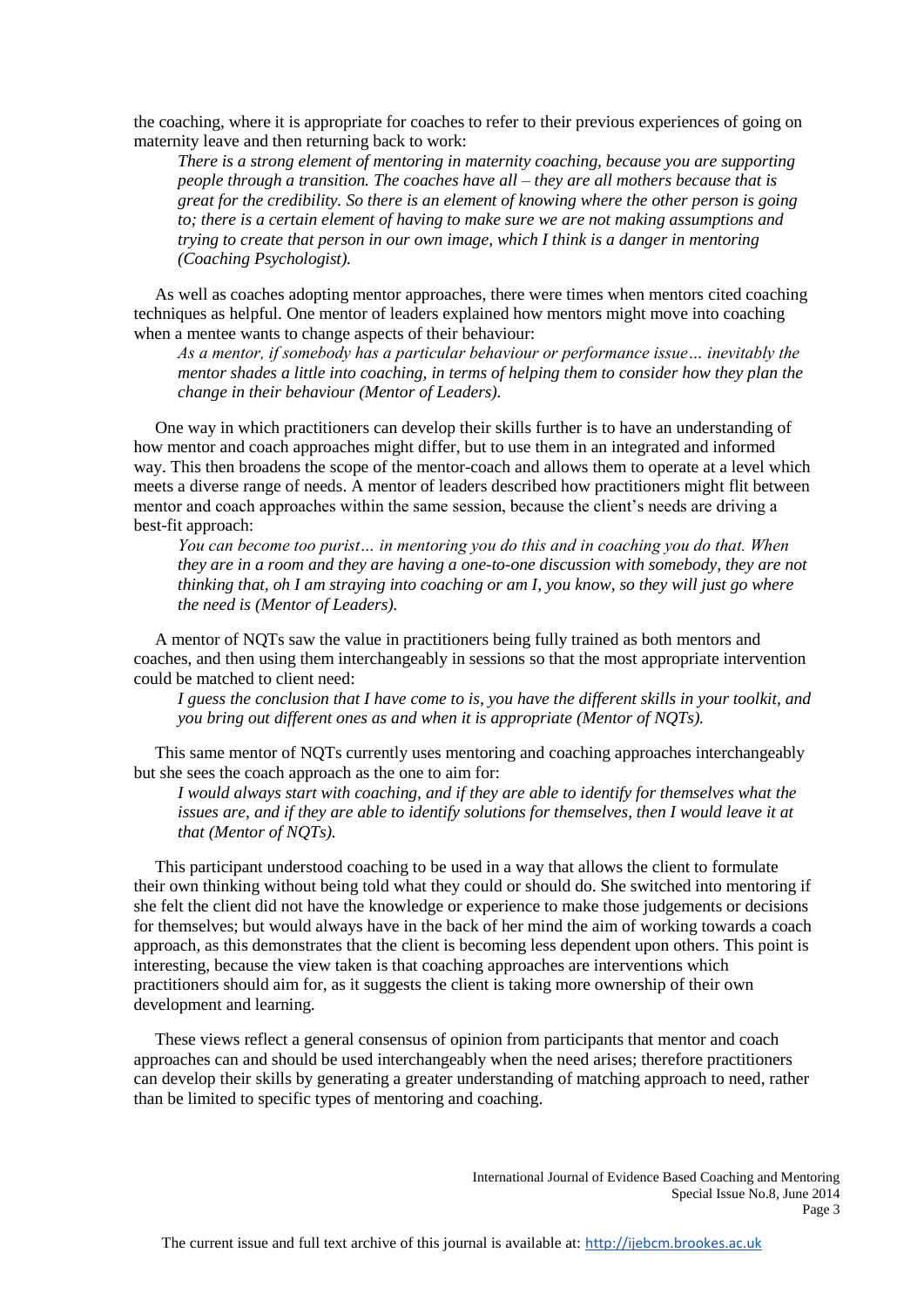#### **Mentor-coach multidisciplinary approaches**

Some mentors and coaches had already had a range of experiences where they had worked in a variety of mentor and coach disciplines. For example, one mentor of leaders had previously been a sports coach. This resulted in him being more directive when coaching athletes than he was when mentoring leaders. Another executive coach was also volunteering as a mentor and would rarely give advice when coaching; but happy to offer guidance when mentoring. Some had changed roles as their career had taken on new directions; others operated in two different mentoring and/or coaching disciplines simultaneously. For these practitioners, they recognised the importance of understanding the aims and purpose of each role, and applied the most appropriate approaches accordingly. This reflected an emphasis on self-awareness and the ability to consciously avoid certain techniques because the demands and expectations of another discipline required a slightly different approach.

Participants did raise some questions about whether or not all mentors and coaches could work across two or more mentoring and/or coaching disciplines, either due to a lack of understanding or not possessing the right skills.

 The first issue relates to the amount of input a mentor contributes within a mentoring session and whether or not the same person could turn their hand to coaching, as one mentor of leaders pointed out:

*If you are doing sponsorship mentoring, then I think apart from anything else, you need to learn to shut up! (Mentor of Leaders).*

 These sentiments were echoed by an executive coach: *I think there are more skills in shutting up than there are in speaking (Executive Coach).*

 Similarly, another executive coach felt it might be difficult for mentors to switch to coaching without resisting the temptation to offer direct advice:

*Even if you were really good at listening and reflecting and all the other stuff, and putting the client at the centre of what you are doing – it can be very hard to step away from that and not leap in and solve problems (Executive Coach).*

 One mentor of NQTs felt that many mentors in his discipline would find it difficult to support people outside of a teaching context, because this is something they know inside out:

*I think mentoring an NQT – it is all about teaching pretty much. Whereas coaching is far more to do I think with other people, and relationships with other people, and organisation, and how to take a department forward (Mentor of NQTs).*

 These views represent some potential difficulties of mentors being able to hold back, where their views, experiences and advice are often sought out by others through mentoring; or moving outside of your known field might lead to a lack of confidence in helping others effectively. One executive coach described how a coach's ability to work effectively outside of their specialist discipline would depend on a number of things:

*That would depend on the capability and flexibility of the coach to utilise their skills, knowledge and experience in different contexts, and whether their attachment to their own experience is a key part of how they can be confident and credible (Executive Coach).*

Similarly other practitioners found it difficult to imagine coaches operating as mentors. One mentor viewed coaching as all about process, which could be something that would get in the way of mentoring: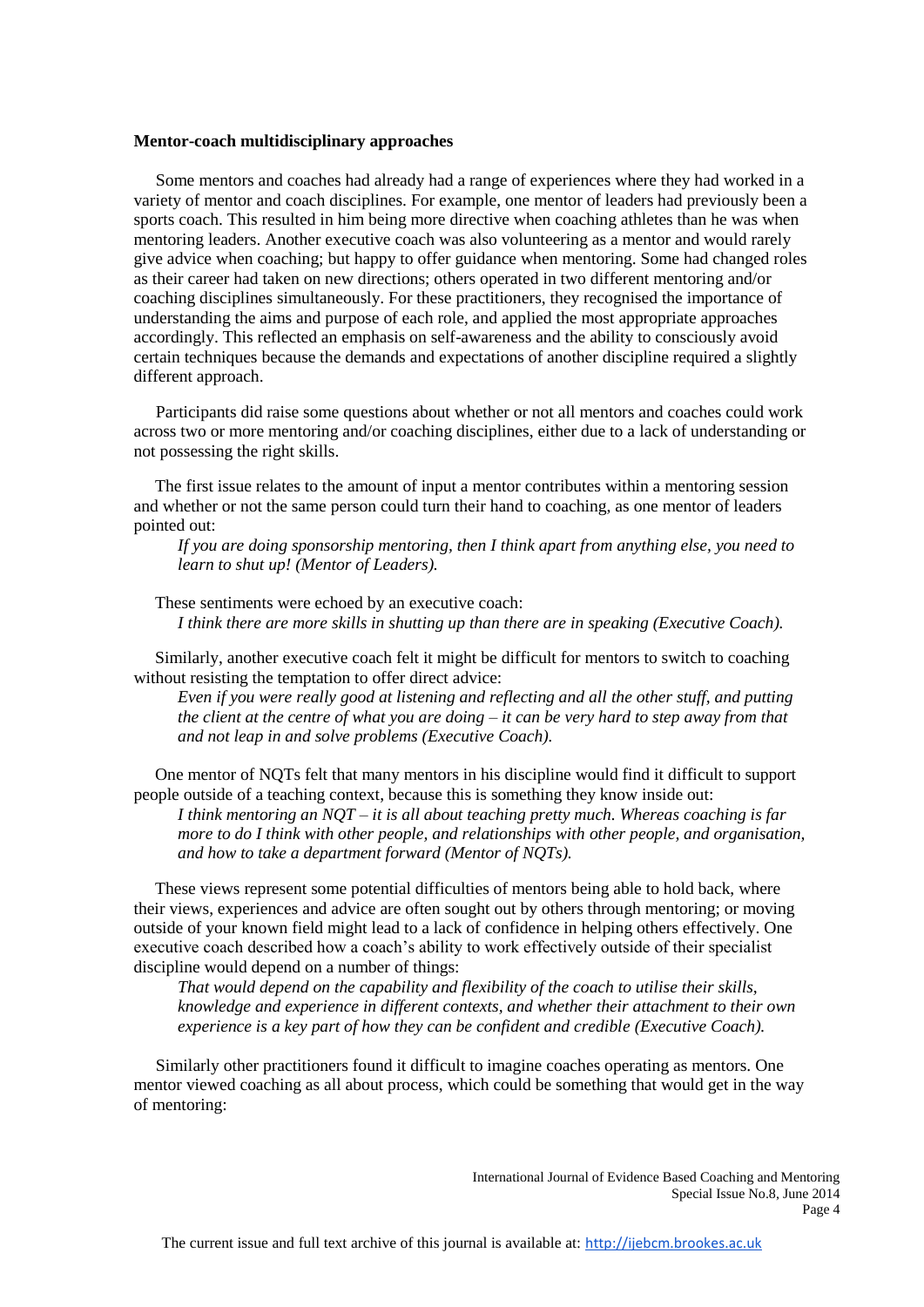*People who are at process-based level of coaching are probably not quite going to get it when it comes to mentoring, because they will still have a process that they want to push somebody else through (Mentor of Leaders)*

A coach agreed that a switch from coaching to mentoring would not be an easy transition: *I have to work quite hard to be a mentor, harder than I have to work to be a coach in a sense, because the coaching is so ingrained now it is almost part of me (Executive Coach)*

 This suggests that it is not appropriate for all mentors and coaches to work in any discipline at any time. However, where practitioners possess self-awareness and understanding of different professional settings and have a range of approaches which match these areas of work, they could work in a multidisciplinary way, taking on a number of different mentoring and/or coaching disciplinary roles. Similarly, some mentors and coaches could adopt interdisciplinary approaches whilst located in a specialist discipline, by drawing on other approaches from time to time, based on a best-fit approach according to need.

#### **Conclusion**

 The focus of this paper has been to explore how mentor-coach approaches might be viewed in disciplinary, interdisciplinary and multidisciplinary terms. Within each discipline featured in this study, further light was shed on the particular needs of the mentee or coachee, leading to specific distinctive approaches that help practitioners work effectively with those needs. Findings showed how each discipline requires some form of specialist knowledge or understanding such as child protection and safeguarding for young people or the particular demands and pressures facing executives and leaders. This does not mean that other mentors and coaches cannot learn and adapt in order to work in a discipline that they have not had experience of previously. However, it does suggest that there are aspects of mentor and coach approaches which are tailor-made for specific situations or client needs (Walker, 2004) and practitioners might benefit from additional training which takes specialist factors into consideration. Therefore, training providers in particular need to recognise where specialist knowledge and experience might be necessary and provide additional learning opportunities and support accordingly. This also raises implications for others involved in supporting practitioners, such as professional bodies or those employed as supervisors. They also need to have an understanding of the diverse range of mentoring and coaching disciplines in order to facilitate learning and growth in practitioners so that they might successfully meet those needs. Supervisors can also help practitioners recognise their own limitations and identify aspects of the field that might not be suitable for their approach and/or skills.

Findings also suggest that skilled mentors and coaches may operate in an interdisciplinary way. Consideration was given to participant responses where they were able to cite experiences of adopting other approaches as part of their toolkit, when the need of the mentee or coachee required them to diversify their approach. Most mentors and coaches were able to articulate a rationale for the times when they felt an adaptation of approach was justified; and this was understood as using mentorcoach interdisciplinary approaches. However, participants also felt that some mentors and coaches demonstrated a range of approaches which enabled them to proficiently work across disciplines, described as using multidisciplinary approaches. However, participants also acknowledged the risks of some practitioners venturing into territories outside of their known discipline, if they lacked selfawareness or did not have the right skills or knowledge.

# **Limitations and the need for further research**

 Further work needs to be done that looks at additional types of mentoring and coaching, as the six areas featured in this study do not fully represent the field. This study focused on six mentoring and coaching disciplines and has shown how there are elements of a practitioners' approach which might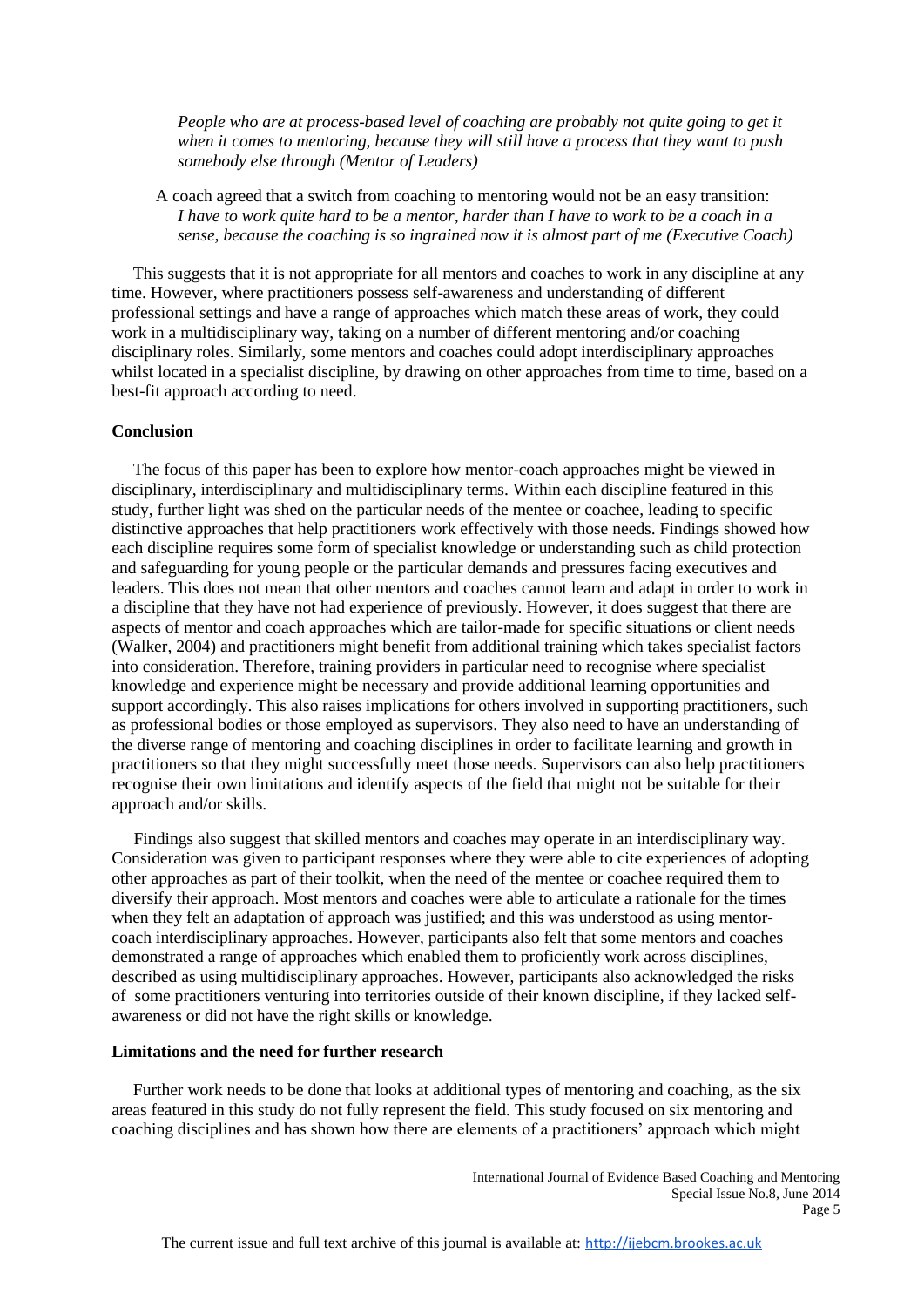require specialist knowledge, whilst aspects of the role can be reapplied elsewhere. By analysing more disciplines, a fuller picture will be created which shows where other overlaps lie, or where other specialist mentors or coaches need to remain distinctive.

 It was felt to be important to start from the perspective of the practitioner to assess underlying aims of the work that influence the different approaches used by mentors and coaches. However, an important missing element was the perspective of the mentee or coachee and finding out from them what approaches best meet their needs, in relation to their own context or set of circumstances. It would be interesting to look at the six disciplines which have featured in this study and compare findings from the practitioner perspective with those on the receiving end. Findings would help ascertain how perceptive practitioners are about the relationship between discipline, approach and need of the mentee or coachee; and how accurate these might be when compared with the mentee and coachee perspective based on their first-hand experience.

 Another area of research would be to explore the perspective of training providers and professional bodies to provide additional insights into the parameters of mentoring and of coaching and how the two roles can be developed in a healthy way.

 A greater understanding is also needed of the ways in which individuals are able to access mentoring or coaching and whether or not they are given the option to engage with a mentor or coach. Many contexts seem to prefer one over the other and this might prohibit prospective mentees or coachees accessing the approaches most suitable to their needs.

#### **References**

- Aladejana, A., Aladejana, F. & Ehindero, S. (2006). An analysis of mentoring relationships among teachers: A case study of Obafemi Awolowo University, Ile-Ilf, Nigeria, *International Journal of Evidence Based Coaching and Mentoring*, 4(1), 20-30.
- Alexander, A. (2000). *Mentoring schemes for young people: Handbook*, London: National Children's Bureau.
- Allen, T., Eby, L., Peteet, M., Lentz, E. & Lima, L. (2004). Career benefits associated with mentoring for protégés: A meta-analysis*, Journal of Applied Psychology*, 89(1), 127- 136.
- Augustijnen, M., Schnitzer, G. & Van Esbroeck, R. (2011). A model of executive coaching: A qualitative study, *International Coaching Psychology Review*, 6(2), 150-164.
- Bachkirova, T. & Kauffman, C. (2009). The blind men and the elephant: Using criteria of universality and uniqueness in evaluating attempts to define coaching, *Coaching: An International Journal of Theory, Research and Practice*, 2(2), 95-105.
- Berkeley, J. (1994), Young people mentoring: An employment perspective, *Education + Training*, 36(5), 27-31

Blackman-Sheppard, G. (2004). *Executive Coaching*, Industrial and Commercial Training, 36(1), 5-8.

- Boyce, L., Jackson, R. & Neal, L. (2010). Building successful leadership coaching relationships: Examining impact of matching criteria in a leadership coaching program, *Journal of Management Development*, 29(10), 914-931.
- Bozeman, B. & Feeney, M. K. (2007). Toward a useful theory of mentoring: A conceptual analysis and critique, *Administration and Society,* 39(6), 719-739
- Braun, V. & Clarke, V. (2006). Using thematic analysis in psychology, *Qualitative Research in Psychology,* Vol.3 77-101
- Brockbank, A. & McGill, I. (2012). *Facilitating reflective learning: Coaching, mentoring and supervision*, London: Kogan Page.
- CIPD Coaching and Mentoring Factsheet (2010). Retrieved 20 May 2012 fro[m www.cipd.co.uk/hr](http://www.cipd.co.uk/hr-resources/factsheets/coaching-mentoring.aspx)[resources/factsheets/coaching-mentoring.aspx,](http://www.cipd.co.uk/hr-resources/factsheets/coaching-mentoring.aspx)

International Journal of Evidence Based Coaching and Mentoring Special Issue No.8, June 2014 Page 6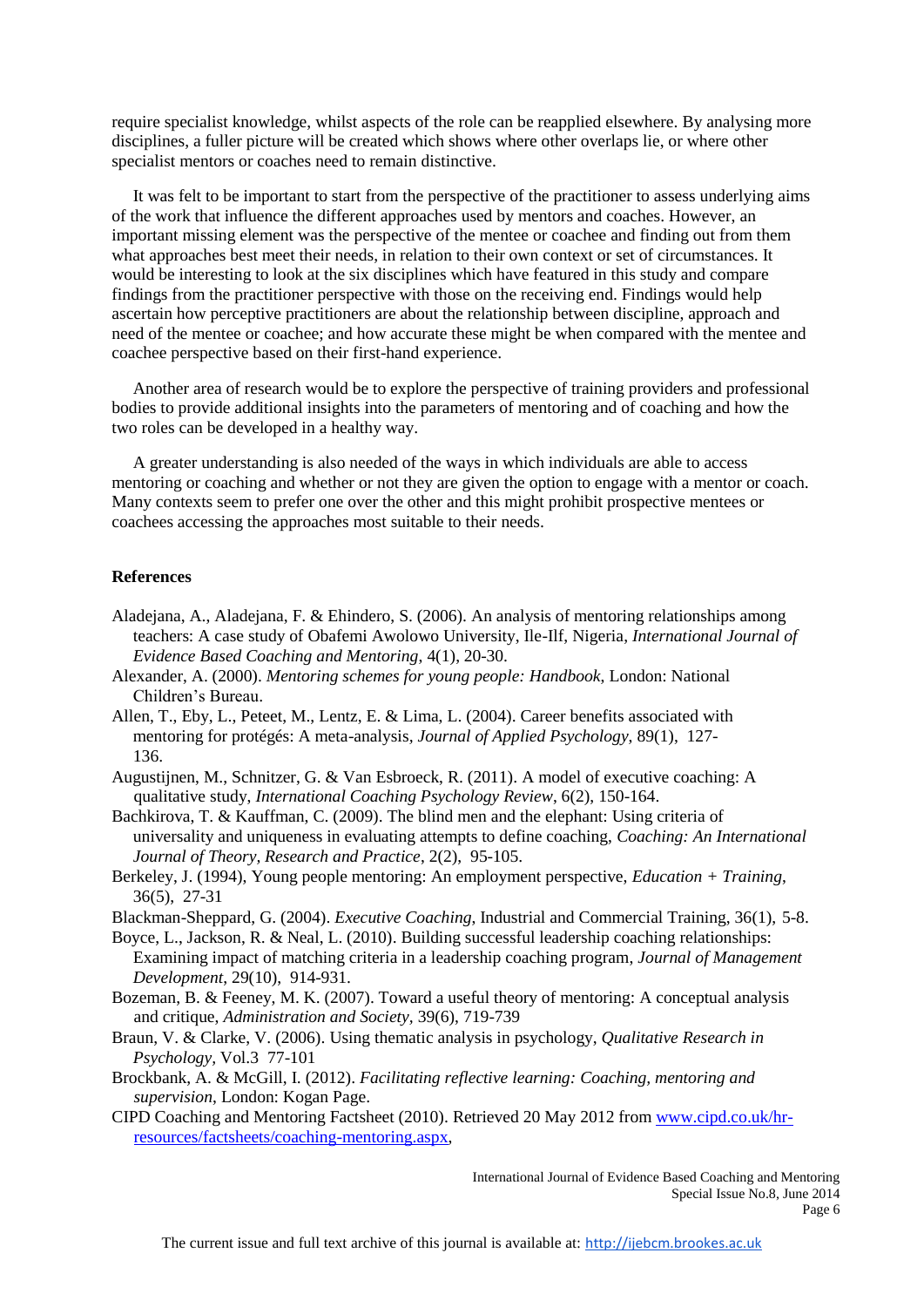- Clark, P., Jamieson, A., Launer, J. Trompetas, A., Whiteman, J., & Williamson, D. (2006). Intending to be a supervisor, mentor or coach? Which, what for and why? *Education for Primary Care*, 17, 109-116.
- Clutterbuck, D (2008). What's happening in coaching and mentoring? And what is the difference between them? *Development and Learning in Organizations*, 22(4), 8-10.
- Conway, C. (1995). Mentoring managers in organisations, *Equal Opportunities International,* 14(3), 1-52.
- Cox, E. (2003). The contextual imperative: Implications for coaching and mentoring, *International Journal of Evidence Based Coaching and Mentoring*, 1(1), 9-22.
- Dagley, G. (2010). Exceptional executive coaches: Practices and attributes, *International coaching Psychology Review,* 5(1), 63-80
- De Haan, E., Bertie, C., Day, A. & Sills, C. (2010). Clients' critical moments of coaching: Towards a 'client model' of executive coaching, *Academy of Management Learning and Education*, 9(4), 607-621
- Delaney, Y. (2012). *Research on mentoring language teachers: Its role in language education*, *Foreign Language Annals*, 45(1), 184-202.
- Easterby-Smith, M., Thorpe, R. & Jackson, P. R. (2008). *Management research* (3rd Ed.), Sage: London.
- Ehrich, L. (1994). Mentoring and networking for women educators, *Women in Management Review,* 9(3), 4-10
- Ehrich, L. (2008). Mentoring and women managers: Another look at the field, *Gender in Management: An International Journal*, 23(7), 469-483.
- Ferrar, P. (2004). Defying definition: Competences in coaching and mentoring, I*nternational Journal of Evidence Based Coaching and Mentoring,* 2(2), 53-60.
- Fowler, J., Gudmundsson, A. & O'Gorman, J. (2007). The relationship between mentor-mentee gender combination and the provision of distinct mentoring functions, *Women in Management Review*, 22(8), 666-681.
- Garvey, B. (2004*).* The mentoring/counselling/coaching debate, *Development and Learning in Organizations,* 1(2), 6-8.
- Gilbert, W., Côté, J. & Mallett, C. (2006). Developmental paths and activities of successful sport coaches, *International Journal of Sports Science and Coaching,* 1(1), 69-76.
- Grant, A. (2006). A personal perspective on professional coaching and the development of coaching psychology, *International Coaching Psychology Review*, 1(1), 12-22.
- Gray, D. E. (2009). *Doing Research in the Real World* (2<sup>nd</sup> Ed.), Sage: London
- Ives, Y. (2008). What is 'coaching'? An exploration of conflicting paradigm*s*, *International Journal of Evidence Based Coaching and Mentoring*, 6(2), 100-113.
- Jamieson, L. (2008). Obligatory friends, surrogate kin: Some questions for mentoring, *Youth and Policy*, 99, 55-66.
- Jeffs, T. & Smith, M. (1999). *Informal education – Conversation, democracy and learning (2 nd Ed)* Derbyshire: Education Now.
- King, D. (2012). Formal teacher-pupil mentoring in irish second-level education: The Blackwater experience, *International Journal of Evidence Based Coaching and Mentoring*, 10(1), 89-108.
- Kwan, T & Lopez-Rea, F. (2005). Mentors' perceptions of their roles in mentoring student teachers, *Asia-Pacific Journal of Teacher Education*, 33(3), 275-287.
- Law, L., Lancaster, B. & DiGiovanni, N. (2010). A wider role for coaching psychology Applying transpersonal coaching psychology, *The Coaching Psychologist*, 6(1), 24-32.
- Lemyre, F., Trudel, P. & Durand-Bush, N. (2007). How youth-sport coaches learn to coach, *The Sport Psychologist,* 21, 191-209.
- Ligadu, C. (2012), The impact of the professional learning and psychological mentoring support for teacher trainees, *Journal of Social Sciences,* 8(3), 350-363.
- Marsden, H., Humphrey, S., Stopford, J. & Houlder, D. (2010). Balancing business empathy and psychology in coaching practice, *The Coaching Psychologist*, Vol.6, No.1, 16-23